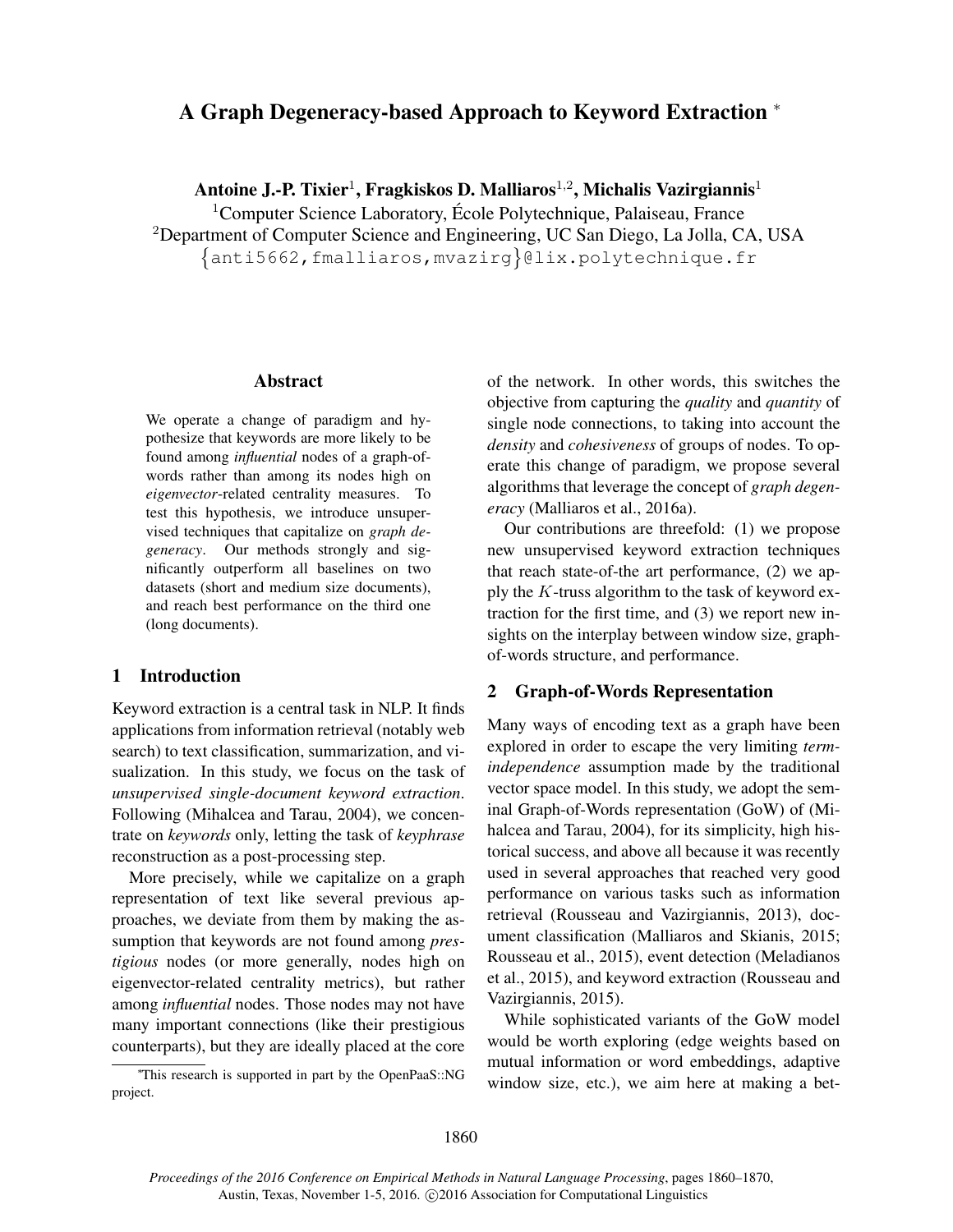

Figure 1: (a) Graph-of-words ( $W = 8$ ) for document #1512 of Hulth2003 decomposed with k-core (non-(nouns and adjectives) in *italic*). (b) Keywords extracted by each proposed and baseline method (human assigned keywords in bold). (c) Selection criterion of each method except *main* (does not apply).

ter use of an existing representation of text, not at proposing a new one. This is why, to demonstrate the additional skill brought by our proposed methods, we stick to the basic GoW framework.

As shown in Figure 1 (a), the GoW representation of (Mihalcea and Tarau, 2004) encodes a piece of text as an undirected graph where nodes are unique nouns and adjectives in the document, and where there is an edge between two nodes if the terms they represent co-occur within a window of predetermined size  $W$  that is slided over the entire document from start to finish, overspanning sentences. Furthermore, edges are assigned integer weights matching co-occurrence counts. This fully statistical approach is based on the *Distributional Hypothesis* (Harris, 1954), that is, on the premise that the relationship between words can be determined by the frequency with which they share local contexts of occurrence.

#### 3 Graph Degeneracy

The concept of graph degeneracy was introduced by (Seidman, 1983) with the  $k$ -core decomposition technique and was first applied to the study of cohesion in social networks. Here, we consider it as an umbrella term also encompassing the  $K$ -truss algorithm (Cohen, 2008). In what follows,  $G(V, E)$  is a graph with |V| nodes and  $|E|$  edges. Note that for graphs-of-words, the nodes  $V$  are labeled according to the unique terms they represent.

### 3.1  $k$ -core subgraph

A core of order  $k$  (or  $k$ -core) of  $G$  is a maximal connected subgraph of  $G$  in which every vertex  $v$  has at least degree  $k$  (Seidman, 1983). If the edges are unweighted, the degree of  $v$  is simply equal to the count of its neighbors, while in the weighted case, the degree of  $v$  is the sum of the weights of its incident edges. Note that with the definition of GoW previously given, node degrees (and thus,  $k$ ) are integers in both cases since edge weights are integers.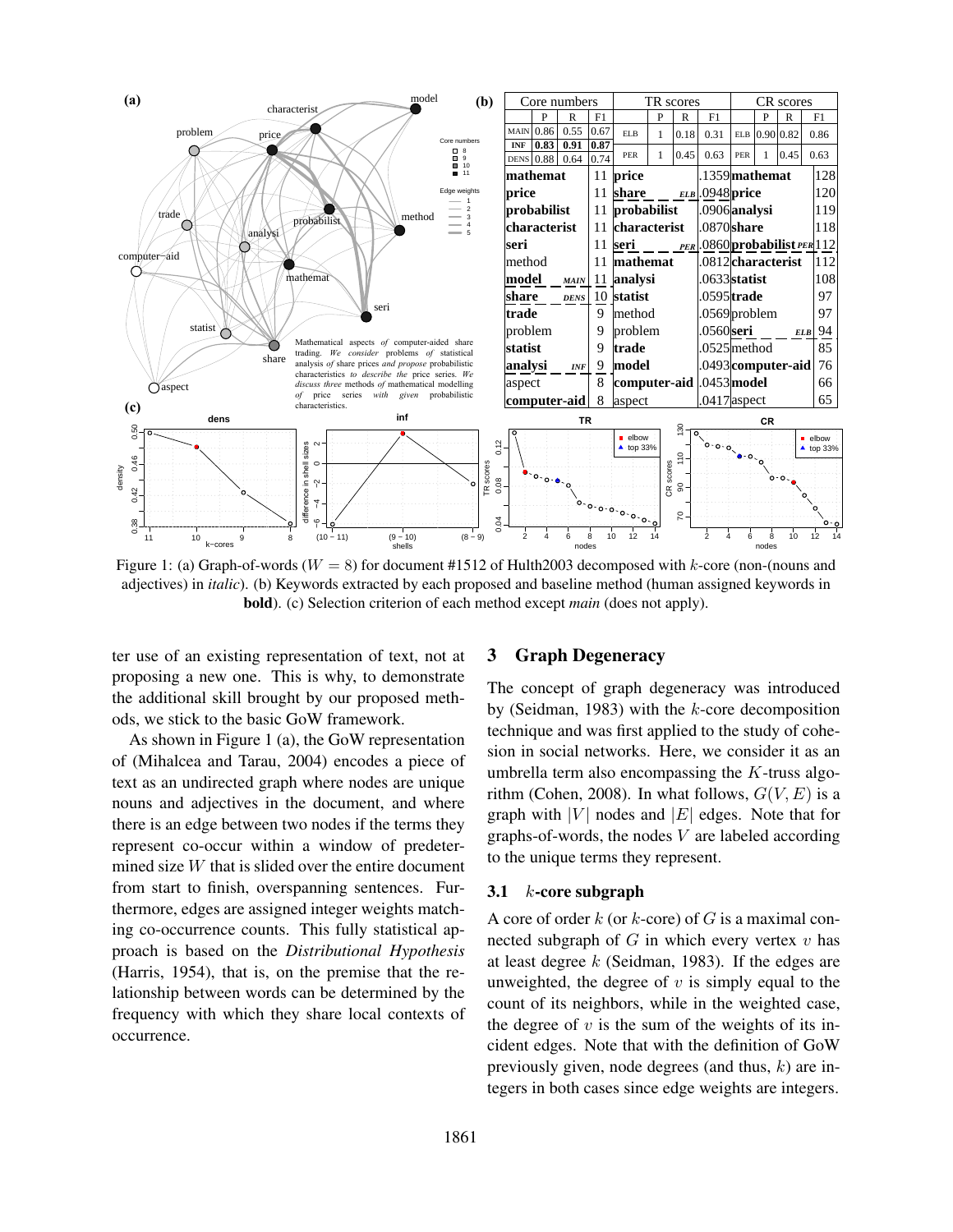As shown in Figure 2 (a), the k-core decomposition of G is the set of all its cores from  $0$  (G itself) to  $k_{max}$  (its main core). It forms a hierarchy of nested subgraphs whose cohesiveness and size respectively increase and decrease with  $k$  (Seidman, 1983). The main core of  $G$  is a coarse approximation of its densest subgraph (Wang and Cheng, 2012), and should be seen as a *seedbed* within which it is possible to find more cohesive subgraphs (Seidman, 1983). Finally, the core number of a node is the highest order of a k-core subgraph that contains this node.

# 3.2 K-truss subgraph

 $K$ -truss is a triangle-based extension of  $k$ -core introduced by (Cohen, 2008). More precisely, the  $K$ truss subgraph of  $G$  is its largest subgraph where every edge belongs to at least  $K - 2$  triangles. In other words, every edge in the  $K$ -truss joins two vertices that have at least  $K - 2$  common neighbors. Compared to  $k$ -core,  $K$ -truss thus does not iteratively prune nodes out based on the number of their *direct links*, but also based on the number of their *shared connections*. This more accurately captures cohesiveness.

As a result, the K-trusses are smaller and denser subgraphs than the  $k$ -cores, and the maximal  $K$ truss of G better approximates its densest subgraph. In essence, and as illustrated in Figure 2 (b), the K-trusses can be viewed as the essential parts of the  $k$ -cores, i.e., what is left after the less cohesive elements have been filtered out (Wang and Cheng, 2012). By analogy with  $k$ -core, the **K**-truss de**composition** of  $G$  is the set of all its  $K$ -trusses from  $K = 2$  to  $K_{max}$ , and the **truss number** of an *edge* is the highest order of a truss the edge belongs to. By extension, we define the truss number of a *node* as the maximum truss number of its incident edges.

# 3.3  $k$ -shell

Depending on context, we will refer to the  $k$ -shell as the part of the  $k$ -core (or truss) that is not included in the  $(k + 1)$ -core (or truss).

# 3.4 Graph degeneracy and spreading influence

In social networks, it has been shown that the best spreaders (i.e., the nodes able to propagate information to a large portion of the network at minimal time and cost) are not necessarily the highly connected individuals (i.e., the hubs), but rather those located at the core of the network (i.e., forming dense and cohesive subgraphs with other central nodes), as indicated by graph degeneracy algorithms (Kitsak et al., 2010). Put differently, the spreading influence of a node is related to its structural position within the graph (*density* and *cohesiveness*) rather than to its *prestige* (random walk-based degree). More recently, (Malliaros et al., 2016b) found that the truss number is an even better indicator of spreading influence than the core number. Motivated by these findings, we posit that taking *cohesiveness* into account with the core and truss decomposition of a graph-of-words could improve keyword extraction performance. That way, by analogy with the notion of influential spreaders in social networks, we hypothesize that *influential words* in graphs-of-words will act as representative keywords.

# 3.5 Complexity

(Batagelj and Zaveršnik, 2002) proposed  $\mathcal{O}(|V| +$  $|E|$ ) and  $\mathcal{O}(|E| \log |V|)$  time algorithms for k-core decomposition in the unweighted (resp. weighted) case. These algorithms are both  $\mathcal{O}(|V|)$  in space. Computing the  $K$ -truss decomposition is more expensive, and requires  $\mathcal{O}(|E|^{1.5})$  time and  $\mathcal{O}(|V| + \mathcal{O}(|V|^{1.5}))$  $|E|$ ) space (Wang and Cheng, 2012). Finally, building a graph-of-words is linear in time and space:  $\mathcal{O}(|V|W)$  and  $\mathcal{O}(|V| + |E|)$ , respectively.

# 4 Related Work and Point of Departure

TextRank. One of the most popular approaches to the task of *unsupervised single-document keyword extraction* is TextRank (Mihalcea and Tarau, 2004), or TR in what follows. In TR, the nodes of graphsof-words are ranked based on a modified version of the PageRank algorithm taking edge weights into account, and the top  $p\%$  vertices are kept as keywords. Limitations. TR has proven successful and has been widely used and adapted. However, PageRank, which is based on the concept of random walks and is also related to *eigenvector centrality*, tends to favor nodes with many important connections regardless of any cohesiveness consideration. For undirected graphs, it was even shown that PageRank values are proportional to node degrees (Grolmusz, 2015). While well suited to the task of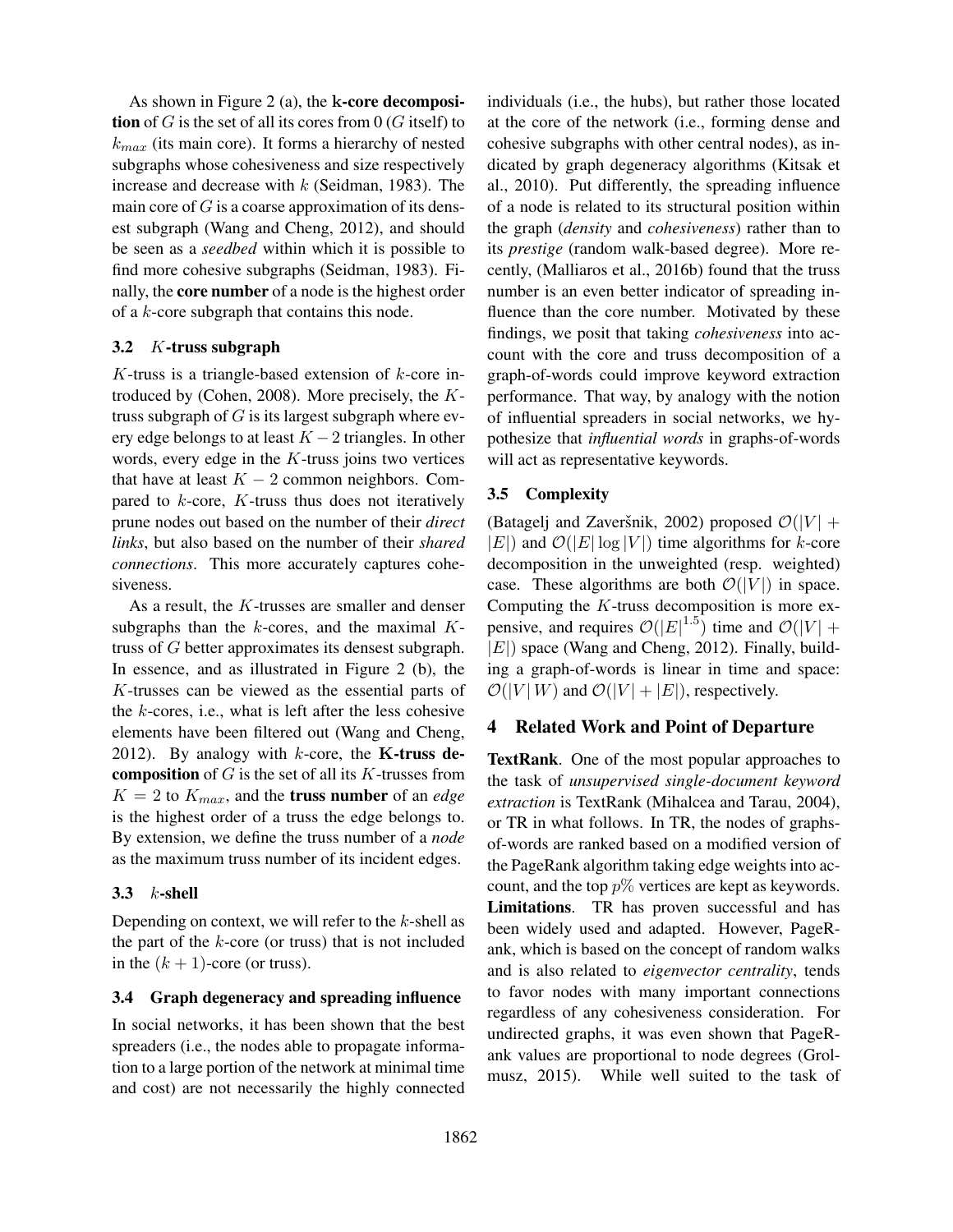

Figure 2: (a)  $k$ -core decomposition illustrative example. Note that while nodes  $*$  and  $**$  have same degree (3), node \*\* makes a more influential spreader as it lies in a higher core than node \*. (b)  $k$ -core versus K-truss. The main K-truss subgraph can be considered as the *core* of the main core.

prestige-based ranking in the Web and social networks (among other things), PageRank may thus not be ideal for keyword extraction. Indeed, a fundamental difference when dealing with text is the paramount importance of cohesiveness: keywords need not only to have many important connections but also to form *dense substructures* with these connections. Actually, most of the time, keywords are n-grams (Rousseau and Vazirgiannis, 2015). Therefore, we hypothesize that keywords are more likely to be found among the *influential spreaders* of a graph-of-words – as extracted by degeneracy-based methods – rather than among the nodes high on *eigenvector*-related centrality measures.

Topical vs. network coherence. Note that, unlike a body of work that tackled the task of keyword extraction and document summarization from a *topical* coherence perspective (Celikyilmaz and Hakkani-Tür, 2011; Chen et al., 2012; Christensen et al., 2013), we deal here with *network* coherence, a purely graph theoretic notion orthogonal to topical coherence.

Graph degeneracy. The aforementioned limitation of TR motivated the use of graph degeneracy to not only extract central nodes, but also nodes forming dense subgraphs. More precisely, (Rousseau and Vazirgiannis, 2015) applied both unweighted and weighted k-core decomposition on graphs-of-words and retained the members of the main cores as keywords. Best results were obtained in the weighted case, with small main cores yielding good precision but low recall, and significantly outperforming TR. As expected, (Rousseau and Vazirgiannis, 2015) observed that cores exhibited the desirable property of containing "long-distance n-grams".

In addition to superior quantitative performance, another advantage of degeneracy-based techniques (compared to TR, which extracts a constant percentage of nodes) is *adaptability*. Indeed, the size of the main core (and more generally, of every level in the hierarchy) depends on the structure of the graphof-words, which by nature is uniquely tailored to the document at hand. Consequently, the distribution of the number of extracted keywords matches more closely that of the human assigned keywords (Rousseau and Vazirgiannis, 2015).

Limitations. Nevertheless, while (Rousseau and Vazirgiannis, 2015) made great strides, it suffers the following limitations: (1) k-core is *good* but not *best* in capturing cohesiveness; (2) retaining only the main core (or truss) is suboptimal, as one cannot expect all the gold standard keywords to be found within a unique subgraph – actually, many valuable keywords live in lower levels of the hierarchy (see Figure 1); and  $(3)$  the coarseness of the *k*-core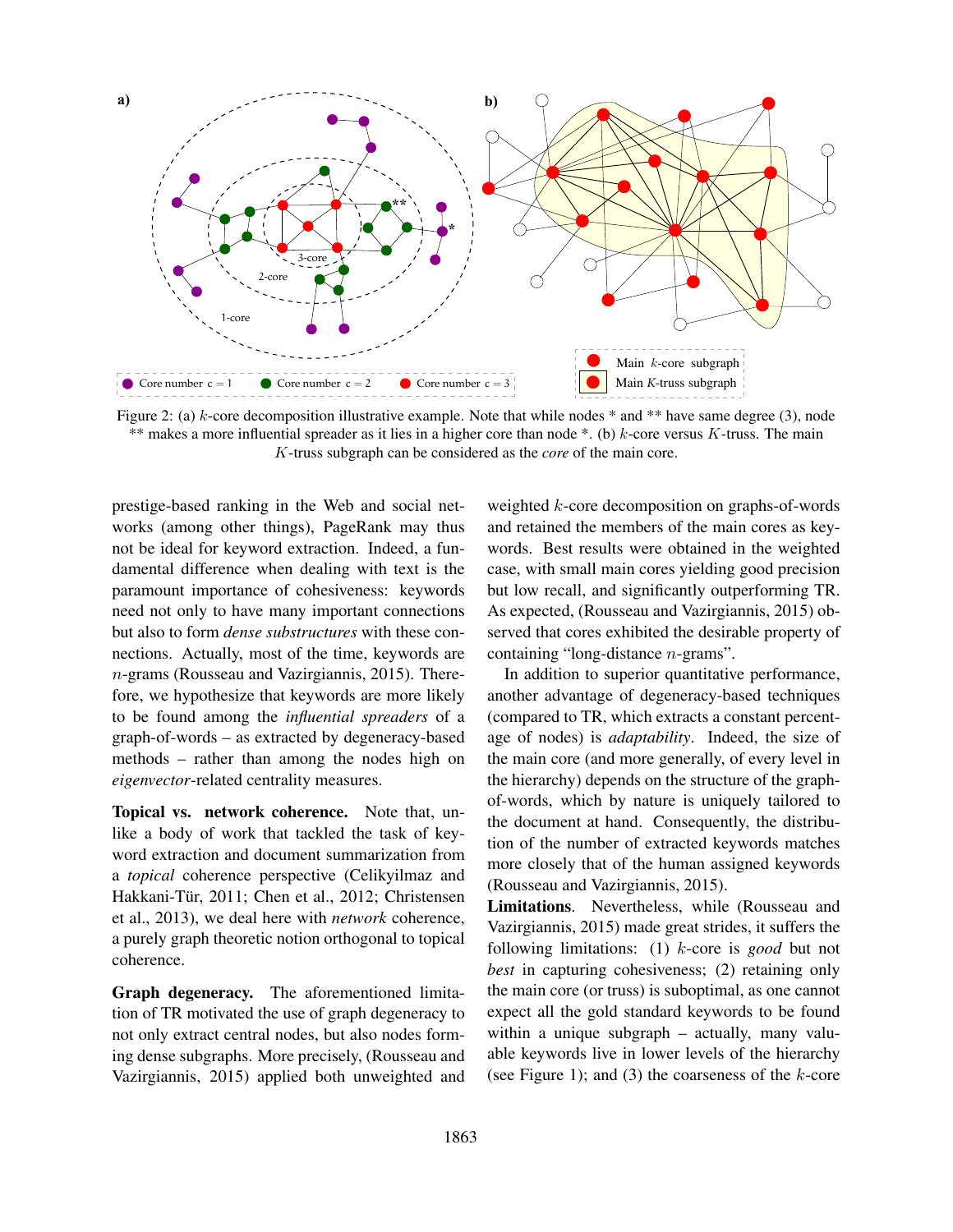decomposition implies to work at a high granularity level (selecting or discarding a large group of words at a time), which diminishes the flexibility of the extraction process and negatively impacts performance.

Research objectives. To address the aforementioned limitations, we investigate in this study (1) the use of  $K$ -truss to get a finer-grained hierarchy of more cohesive subgraphs, in order to filter unwanted words out of the upper levels and improve flexibility; (2) the automated selection of the best level in the core (or truss) hierarchy to increase recall while preserving most of the precision; and (3) the conversion of node core (or truss) numbers into ranks, to decrease granularity from the *subgraph* to the *node* level, while still leveraging the valuable cohesiveness information captured by degeneracy.

# 5 Proposed Methods

In what follows, we introduce the strategies we devised to implement our research objectives.

# 5.1 Density

With the underlying assumption that keywords are found in cohesive subgraphs-of-words and are not all contained in the main core (or truss), an intuitive, straightforward stopping criterion when going down the core (or truss) hierarchy is a density-based one. More precisely, it may be advantageous to go down the hierarchy as long as the desirable cohesiveness properties of the main core or truss are maintained, and to stop when these properties are lost. This strategy is more formally detailed in Algorithm 1, where  $G(V, E)$  is a graph-of-words, levels corresponds to the vector of the  $n_{levels}$  unique k-core (or truss) numbers of V sorted in decreasing order, and the density of  $G$  is defined as:

$$
density(G) = \frac{|E|}{|V|(|V|-1)}
$$
 (1)

As can be seen in Figure 1 (c) and as detailed in Algorithm 2, the elbow is determined as the most distant point from the line joining the first and last point of the curve. When all points are aligned, the top level is retained (i.e., main core or truss). When there are only two levels, the one giving the highest density is returned.

| Algorithm 1: <i>dens</i> method                               |  |  |  |  |  |
|---------------------------------------------------------------|--|--|--|--|--|
| <b>Input</b> : core (or truss) decomposition of $G$           |  |  |  |  |  |
| <b>Output:</b> set of keywords                                |  |  |  |  |  |
| 1 D ← empty vector of length $n_{levels}$                     |  |  |  |  |  |
| 2 for $n \leftarrow 1$ to $n_{levels}$ do                     |  |  |  |  |  |
| $3 \mid D[n] \leftarrow density(levels[n] - core (or truss))$ |  |  |  |  |  |
| 4 end                                                         |  |  |  |  |  |
| 5 $k_{best} \leftarrow levels[elbow(n, D[n])]$                |  |  |  |  |  |

|  |  | 6 <b>return</b> $k_{best}$ -core (or truss) of G as keywords |  |  |  |  |  |  |  |
|--|--|--------------------------------------------------------------|--|--|--|--|--|--|--|
|--|--|--------------------------------------------------------------|--|--|--|--|--|--|--|

Algorithm 2: *elbow*

**Input** : set of  $|S| \ge 2$  points  $S = \{(x_0, y_0), ..., (x_{|S|}, y_{|S|})\}$ **Output:**  $x_{elbow}$ 1  $line \leftarrow \{(x_0, y_0); (x_{|S|}, y_{|S|})\}$ 2 if  $|S| > 2$  then<br>3 distance  $\leftarrow$  $distance \leftarrow \text{empty vector of length } |S|$ 4  $s \leftarrow 1$  $\mathbf{5}$  | for  $(x, y)$  *in* S do 6 distance[s]  $\leftarrow$  distance from  $(x, y)$  to line 7  $s \leftarrow s + 1$ 8 end 9 if  $\exists!s \mid distance[s] = max(distance)$  then<br>10  $\downarrow x_{elbow} \leftarrow x \mid (x, y)$  is most distant from  $x_{elbow} \leftarrow x \mid (x, y)$  is most distant from line 11 else 12  $\begin{array}{|l|}\n12 \rightarrow x_{elbow} \leftarrow x_0 \\
\hline\n13 \rightarrow end\n\end{array}$ end 14 else 15  $x_{elbow} \leftarrow x \mid y$  is maximum 16 end 17 return  $x_{elbow}$ 

#### 5.2 Inflexion

The Inflexion method (*inf* in what follows) is an empirically-grounded heuristic that relies on detecting changes in the variation of shell sizes (where size denotes the number of nodes). Recall from subsection 3.3 than the  $k$ -shell is the part of the  $k$ -core (or truss) that does not survive in the  $(k + 1)$ -core (or truss), that is, the subgraph of  $G$  induced by the nodes with core (or truss) number exactly equal to k. In simple terms, the *inf* rule-of-thumb consists in going down the hierarchy as long as the shells in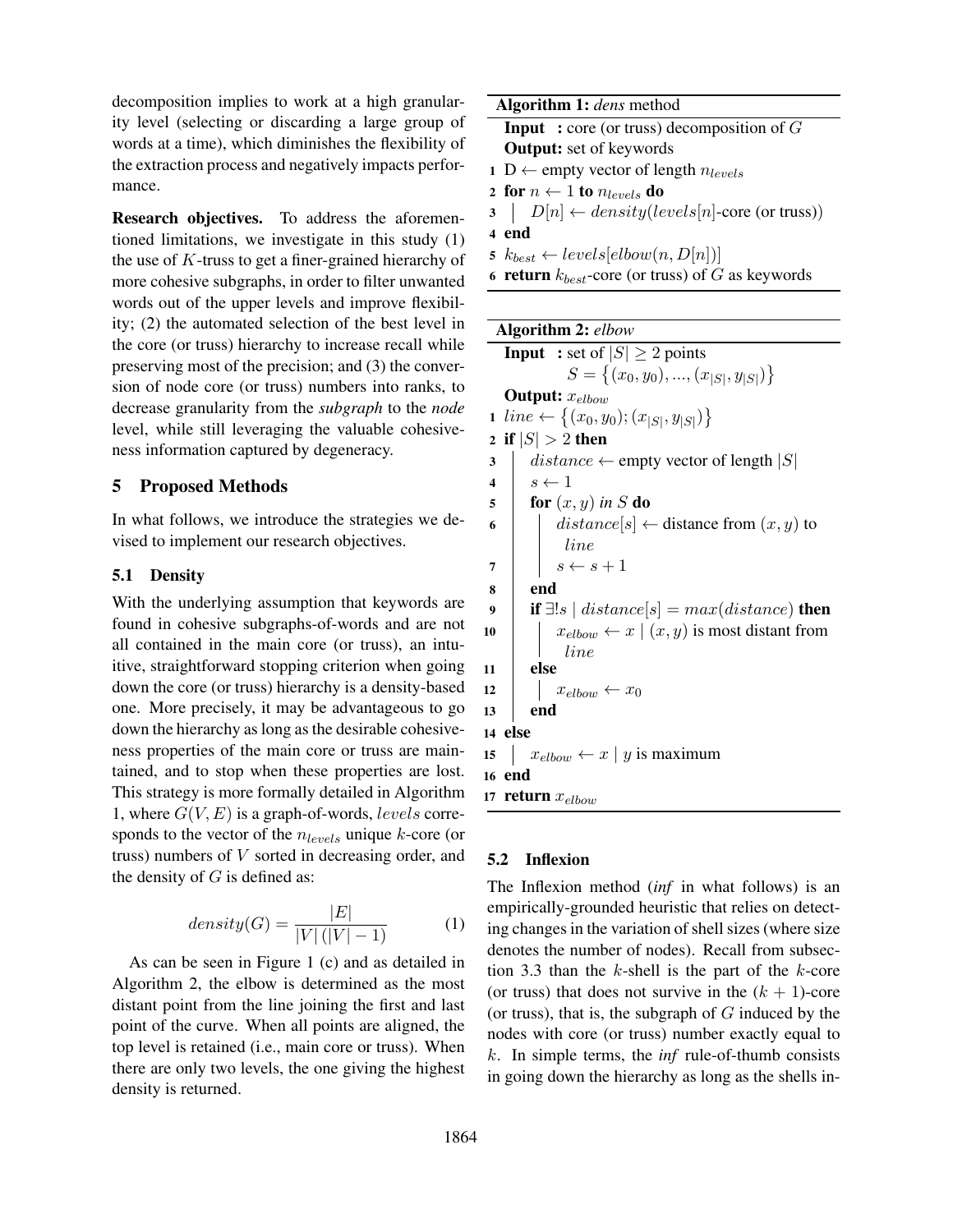crease in size, and stopping otherwise. More precisely, *inf* is implemented as shown in Algorithm 3, by computing the consecutive differences in size across the shells and selecting the first positive point before the drop into the negative half (see Figure 1c). If no point satisfies this requirement, the main core (or truss) is extracted.

Algorithm 3: *inf* method **Input** : core (or truss) decomposition of  $G$ Output: set of keywords 1 CD ← empty vector of length  $n-1$ 2 for  $n \leftarrow 1$  to  $(n_{levels} - 1)$  do 3  $\Big| k_l \leftarrow levels[n+1]; k_u \leftarrow levels[n]$ 4  $\mid CD[n] \leftarrow size(k_l$ -shell $)$  – size  $(k_u$ -shell $)$ 5 end 6 if  $\exists n \mid (CD[n+1] < 0 \land CD[n] > 0)$  then 7  $n_{best} \leftarrow n$ 8 else 9  $n_{best} \leftarrow 1$ 10 end 11  $k_{best} \leftarrow levels[n_{best}]$ 12 return  $k_{best}$ -core (or truss) as keywords

Note that both *dens* and *inf* enjoy the same adaptability as the main core retention method of (Rousseau and Vazirgiannis, 2015) explained in Section 4, since the sizes of *all* the subgraphs in the hierarchy suit the structure of the graph-of-words.

# 5.3 CoreRank

Techniques based on retaining the  $k_{best}$ -core (or truss), such as *dens* and *inf* previously described, are better than retaining only the top level but lack flexibility, in that they can only select an entire batch of nodes at a time. This is suboptimal, because of course not all the nodes in a given group are equally good. To address this issue, our proposed CoreRank method (CR in what follows) converts nodes core (or truss) numbers into scores, ranks nodes in decreasing order of their scores, and selects the top  $p\%$ nodes (CRP) or the nodes before the elbow in the scores curve (CRE). Note that for simplicity, we still refer to the technique as CR even when dealing with truss numbers.

Flexibility is obviously improved by decreasing granularity from the *subgraph* level to the *node* level. However, to avoid going back to the limitations of TR (absence of cohesiveness considerations), it is crucial to decrease granularity while retaining as much of the desirable information encoded by degeneracy as possible. To accomplish this task, we followed (Bae and Kim, 2014) and assigned to each node the sum of the core (or truss) numbers of its neighbors.

Our CRE method is outlined in Algorithm 4, where  $N(v)$  denotes the set of neighbors of vertex v, and  $number(v)$  is the core (or truss) number of  $v$ . CRP implements the exact same strategy, the only difference being  $n_{best} \leftarrow round(|V| * percentage)$ at step 8 (where percentage is a real number between 0 and 1).

| <b>Algorithm 4: CRE method</b>                                                                                                                                               |
|------------------------------------------------------------------------------------------------------------------------------------------------------------------------------|
| <b>Input</b> : core (or truss) decomposition of $G$                                                                                                                          |
| <b>Output:</b> set of keywords                                                                                                                                               |
| 1 CR $\leftarrow$ empty vector of length  V                                                                                                                                  |
| 2 for $n \leftarrow 1$ to  V  do                                                                                                                                             |
|                                                                                                                                                                              |
|                                                                                                                                                                              |
| $\begin{array}{c c} \textbf{3} & v \leftarrow V[n] \\ \textbf{4} & CR[n] \leftarrow \sum_{u \in N(v)} number(u) \\ \textbf{5} & name(CR[n]) \leftarrow label(v) \end{array}$ |
| 6 end                                                                                                                                                                        |
| 7 sort CR in decreasing order                                                                                                                                                |
| $\mathbf{s} \; n_{best} \leftarrow elbow(n, CR[n])$                                                                                                                          |
| <b>9 return</b> $names(CR[1:n_{best}])$ as keywords                                                                                                                          |

# 6 Experimental Setup

### 6.1 Baseline methods

TextRank (TR). We used as our first benchmark the system of (Mihalcea and Tarau, 2004) discussed in Section 4. For the sake of fair comparison with our CRE and CRP methods, we considered two variants of TR that respectively retain nodes based on both the elbow (TRE) and percentage criteria (TRP).

Main. Our second baseline is the main core retention technique of (Rousseau and Vazirgiannis, 2015), also described in Section 4. This method is referred to as *main* in the remainder of this paper.

#### 6.2 Datasets

To evaluate performance, we used three standard, publicly available datasets featuring documents of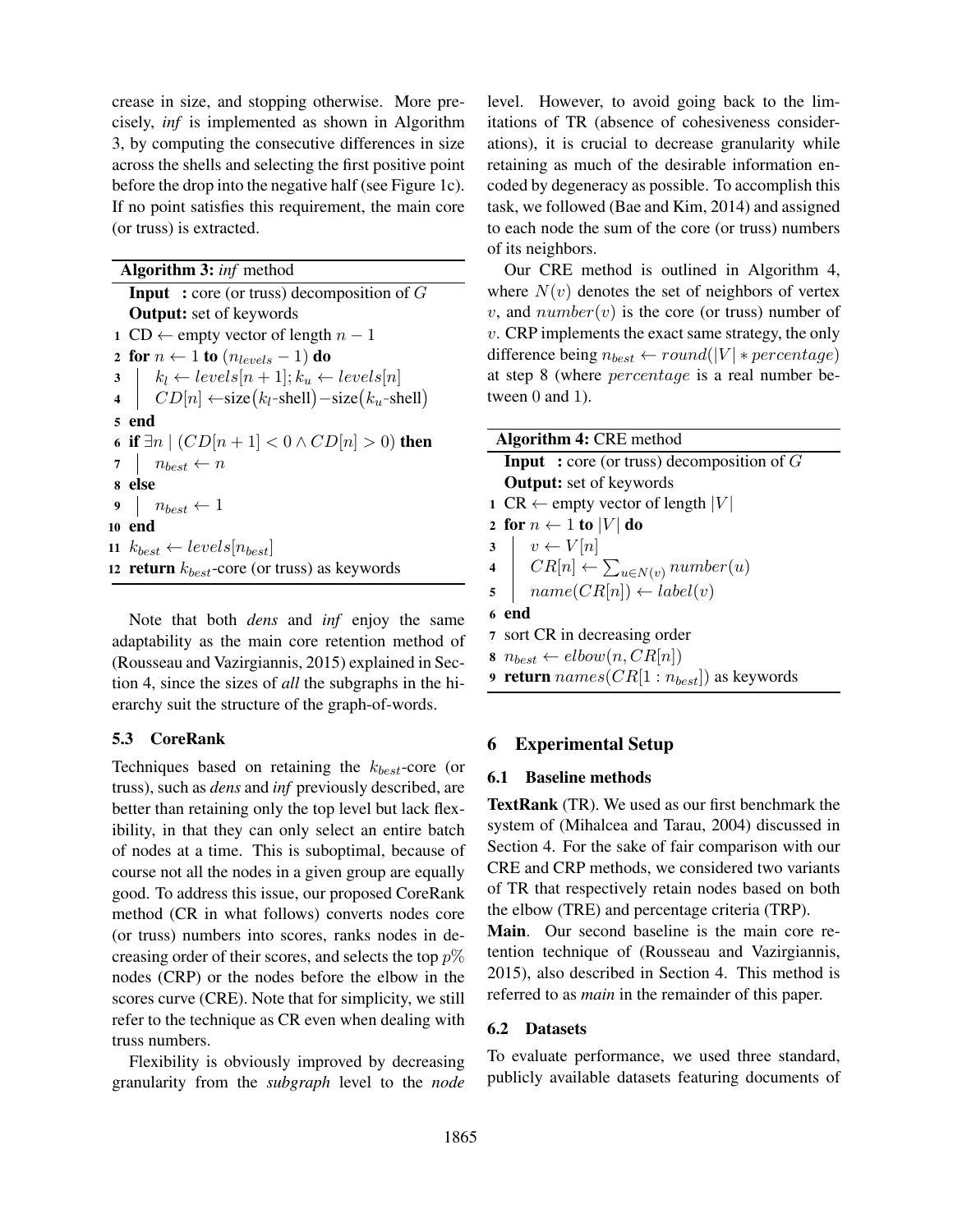various types and sizes. Figure 3 shows the distributions of document size and manually assigned keywords for each dataset.

The **Hulth2003**<sup>1</sup> (Hulth, 2003) dataset contains abstracts drawn from the Inspec database of physics and engineering papers. Following our baselines, we used the 500 documents in the validation set and the "uncontrolled" keywords assigned by human annotators. The mean document size is 120 words and on average, 21 keywords (in terms of unigrams) are available for each document.

We also used the training set of **Marujo2012**<sup>1</sup>, containing 450 web news stories of about 440 words on average, covering 10 different topics from art and culture to business, sport, and technology (Marujo et al., 2012). For each story, the keyphrases assigned by at least 9 out of 10 Amazon Mechanical Turkers are provided as gold standard. After splitting the keyphrases into unigrams, this makes for an average of 68 keywords per document, which is much higher than for the two other datasets, even the one comprising long documents (Semeval, see next). words for cach dataset.<br>
The **Huth2003**<sup>3</sup> (Huth, 2003) dataset contains<br>
abstracts drawn from the Inspec database of physics<br>
and engineering papers. Following our baselines, we<br>
used the 800 documents in the validation

The Semeval<sup>2</sup> dataset (Kim et al., 2010) offers parsed scientific papers collected from the ACM Digital Library. More precisely, we used the 100 articles in the test set and the corresponding authorand-reader-assigned keyphrases. Each document is approximately 1,860 words in length and is associated with about 24 keywords.

Notes. In Marujo2012, the keywords were assigned in an extractive manner, but many of them are verbs. In the two other datasets, keywords were freely chosen by human coders in an abstractive way and as such, some of them are not present in the original text. On these datasets, reaching perfect recall is therefore impossible for our methods (and the baselines), which by definition all are extractive.

### 6.3 Implementation

Before constructing the graphs-of-words and passing them to the keyword extraction methods, we performed the following pre-processing steps:

Stopwords removal. Stopwords from the

<sup>1</sup>https://github.com/snkim/ AutomaticKeyphraseExtraction <sup>2</sup>https://github.com/boudinfl/centrality\_



SMART information retrieval system $3$  were discarded.

Part-of-Speech tagging and screening using the openNLP (Hornik, 2015) R (R Core Team, 2015) implementation of the Apache OpenNLP Maxent POS tagger. Then, following (Mihalcea and Tarau, 2004), only nouns and adjectives were kept. For Marujo2012, as many gold standard keywords are verbs, this step was skipped (note that we did experiment with and without POS-based screening but got better results in the second case).

Stemming with the R SnowballC package (Bouchet-Valat, 2014) (Porter's stemmer). Gold standard keywords were also stemmed.

After pre-processing, graphs-of-words (as described in Section 2) were constructed for each document and various window sizes (from 3, increasing by 1, until a plateau in scores was reached). We used the R igraph package (Csardi and Nepusz, 2006) to write graph building and weighted  $k$ -core implementation code. For  $K$ -truss, we used the C++ implementation offered by (Wang and Cheng, 2012).

Finally, for TRP and CRP, we retained the top 33% keywords on Hulth2003 and Marujo2012 (short and medium size documents), whereas on Semeval (long documents), we retained the top 15 keywords. This is consistent with our baselines. Indeed, the number of manually assigned keywords increases with document size up to a certain point, and stabilizes afterwards.

The code of the implementation and the datasets can be found here<sup>4</sup>.

<sup>3</sup>http://jmlr.org/papers/volume5/ lewis04a/a11-smart-stop-list/english.stop <sup>4</sup>https://github.com/Tixierae/EMNLP\_2016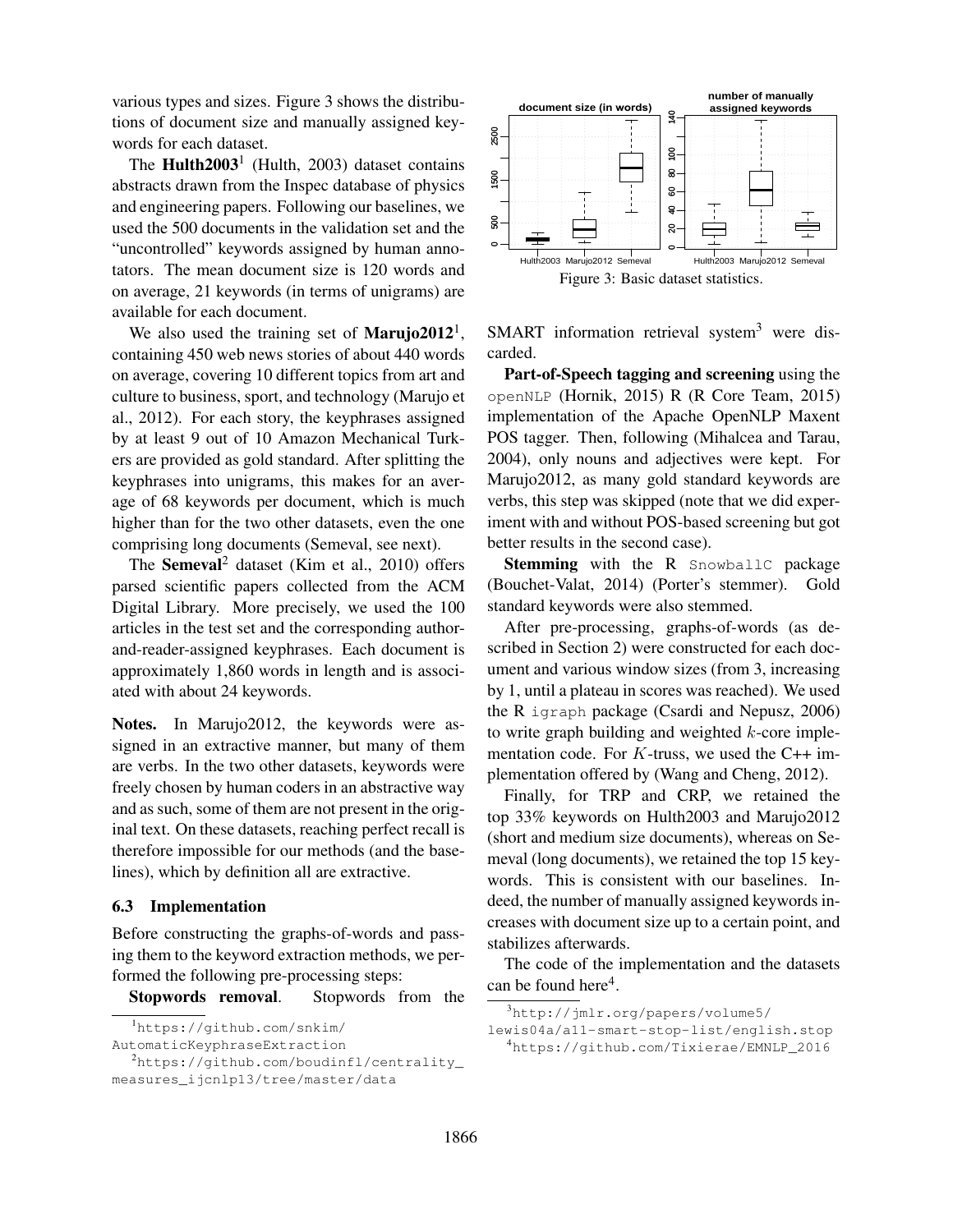

# 7 Experimental Results

### 7.1 Evaluation

We computed the standard precision, recall, and F-1 measures for each document and averaged them at the dataset level (macro-averaging).

### 7.2 Precision/Recall trade-off

As shown in Figure 5, our methods *dens* and *inf* outperform the baselines by a wide margin on the datasets containing small and medium size documents (Hulth2003 and Marujo2012). As expected, this superiority is gained from a drastic improvement in recall, for a comparatively lower precision loss. TR and *main* exhibit higher precision than recall, which is in accordance with (Rousseau and Vazirgiannis, 2015). The same observation can be made for our CR method. For TR, the unbalance is more severe on the Hulth2003 and Marujo2012 datasets (short/medium documents) when the elbow method is used (TRE), probably because it tends to retain only a few nodes. However, on Semeval (long documents), using the elbow method (TRE) gives the best trade-off between precision and recall. For CR, still on Semeval, using the elbow method (CRE) even gives better recall than precision.

Overall, compared to the baselines, the unbalance between precision and recall for our methods is less extreme or equivalent. On the Marujo2012 dataset for instance, our proposed *inf* method is almost perfectly balanced and ranks second (significantly better than all baselines).

#### 7.3 Impact of window size

The performance of  $k$ -core does not dramatically increase with window size, while  $K$ -truss exhibits

|                   | precision | recall | F <sub>1</sub> -score |
|-------------------|-----------|--------|-----------------------|
| dens              | 48.79     | 72.78  | $56.09*$              |
| inf               | 48.96     | 72.19  | 55.98*                |
| <b>CRP</b>        | 61.53     | 38.73  | 45.75                 |
| <b>CRE</b>        | 65.33     | 37.90  | 44.11                 |
| main <sup>†</sup> | 51.95     | 54.99  | 50.49                 |
| TRP <sup>†</sup>  | 65.43     | 41.37  | 48.79                 |
| TRET              | 71.34     | 36.44  | 45.77                 |
|                   |           |        |                       |

| Table 1: Hulth 2003, K-truss, $W = 11$ .                                |  |
|-------------------------------------------------------------------------|--|
| *statistical significance at $p < 0.001$ with respect to all baselines. |  |

†baseline systems.

|                         | precision | recall | F <sub>1</sub> -score |
|-------------------------|-----------|--------|-----------------------|
| dens                    | 47.62     | 71.46  | 52.94*                |
| inf                     | 53.88     | 57.54  | 49.10*                |
| <b>CRP</b>              | 54.88     | 36.01  | 40.75                 |
| <b>CRE</b>              | 63.17     | 25.77  | 34.41                 |
| $\text{main}^{\dagger}$ | 64.05     | 34.02  | 36.44                 |
| $TRP^{\dagger}$         | 55.96     | 36.48  | 41.44                 |
| $TRE^{\dagger}$         | 65.50     | 21.32  | 30.68                 |
|                         |           |        |                       |

Table 2: Marujo2012,  $k$ -core,  $W = 13$ .

$$
*
$$
 statistical significance at  $p < 0.001$  with respect to all baselines.  $^{\dagger}$  baseline systems.

a surprising "cold start" behavior and only begins to kick-in for sizes greater than 4-5. A possible explanation is that the ability of  $K$ -truss (which is triangle-based) to extract meaningful information from a graph depends, up to a certain point, on the amount of triangles in the graph. In the case of graph-of-words, the number of triangles is positively correlated with window size (see Figure 4). It also appears that document size (i.e., graph-ofwords structure) is responsible for a lot of performance variability. Specifically, on longer documents, performance plateaus at higher window sizes.

#### 7.4 Best models comparison

For each dataset, we retained the degeneracy technique and window size giving the absolute best performance in F1-score, and compared all methods under these settings (see Tables 1–3). We tested for statistical significance in macro-averaged F1 scores using the non-parametric version of the t-test, the Mann-Whitney U test<sup>5</sup>.

On Hulth2003 and Marujo2012 (short and medium size documents), our methods *dens* and *inf* strongly and significantly outperform all baselines, with respective absolute improvements of more than 5.5% with respect to the best performing baseline

<sup>5</sup>https://stat.ethz.ch/R-manual/Rdevel/library/stats/html/wilcox.test.html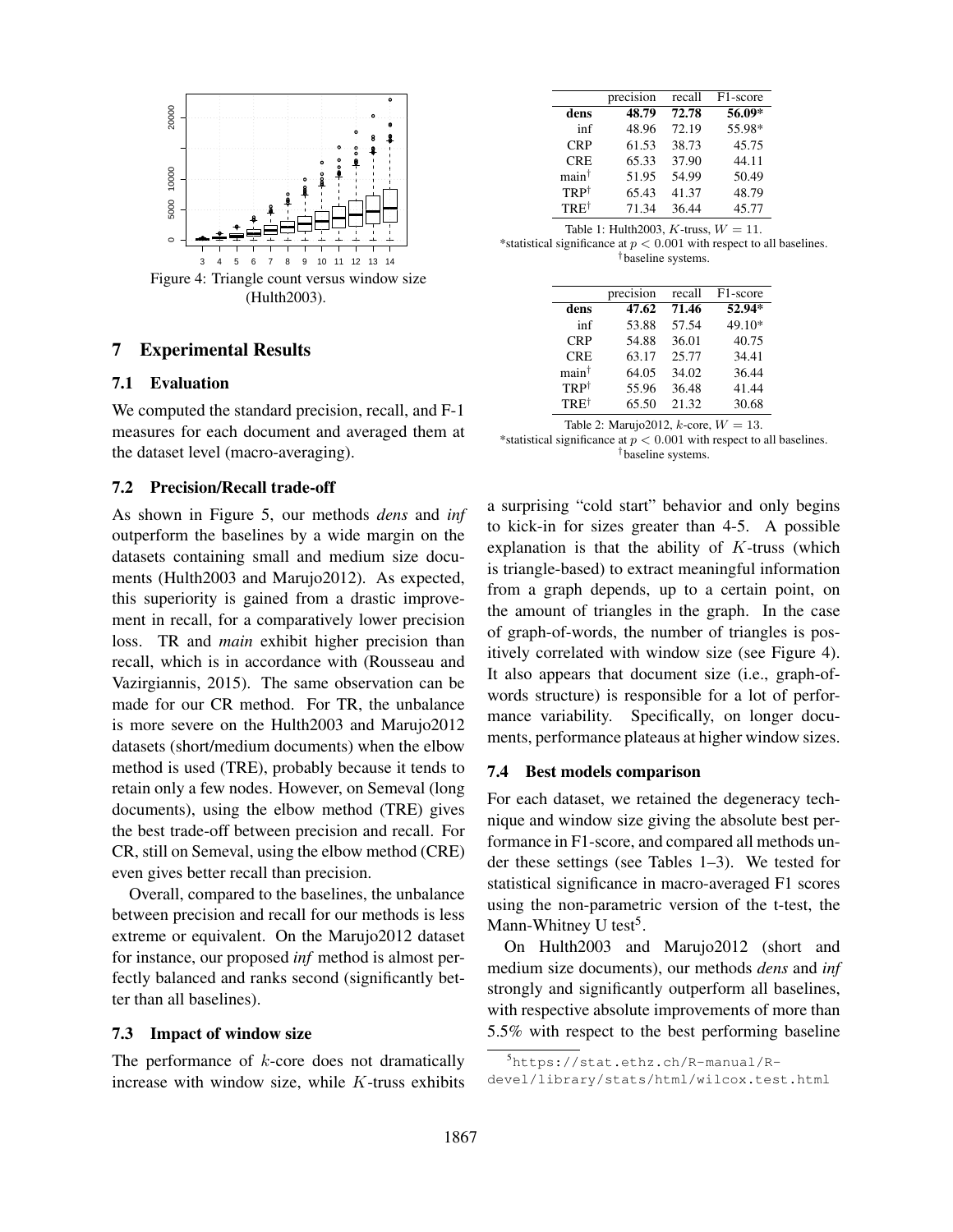

Figure 5: Impact of window size on performance.

|                         | precision | recall | F <sub>1</sub> -score |
|-------------------------|-----------|--------|-----------------------|
| dens                    | 8.44      | 79.45  | 15.06                 |
| inf                     | 17.70     | 65.53  | 26.68                 |
| <b>CRP</b>              | 49.67     | 32.88  | 38.98*                |
| <b>CRE</b>              | 25.82     | 58.80  | 34.86                 |
| $\text{main}^{\dagger}$ | 25.73     | 49.61  | 32.83                 |
| $TRP^{\dagger}$         | 47.93     | 31.74  | 37.64                 |
| TRET                    | 33.87     | 46.08  | 37.55                 |

Table 3: Semeval,  $K$ -truss,  $W = 20$ .

\*statistical significance at p < 0.001 w.r.t. *main*. †baseline systems.

(*main*). On Semeval, which features larger pieces of text, our CRP technique improves on TRP, the best performing baseline, by more than 1 %, altough the difference is not statistically significant. However, CRP is head and shoulders above *main*, with an absolute gain of 6%. This suggests that converting the cohesiveness information captured by degeneracy into ranks may be valuable for large documents.

Finally, the poor performance of the *dens* and *inf* methods on Semeval (Table 3) might be explained by the fact that these methods are only capable of selecting an entire batch of nodes (i.e., subgraphof-words) at a time. This lack of flexibility seems to become a handicap on long documents for which

the graphs-of-words, and thus the subgraphs corresponding to the  $k$ -core (or truss) hierarchy levels, are very large. This analysis is consistent with the observation that conversely, approaches that work at a finer granularity level (node level) prove superior on long documents, such as our proposed CRP method which reaches best performance on Semeval.

### 8 Conclusion and Future Work

Our results provide empirical evidence that *spreading influence* may be a better "keywordness" metric than *eigenvector* (or *random walk*)-based criteria. Our CRP method is currently very basic and leveraging edge weights/direction or combining it with other scores could yield better results. Also, more meaningful edge weights could be obtained by merging local co-occurrence statistics with external semantic knowledge offered by pre-trained word embeddings (Wang et al., 2014). The direct use of density-based objective functions could also prove valuable.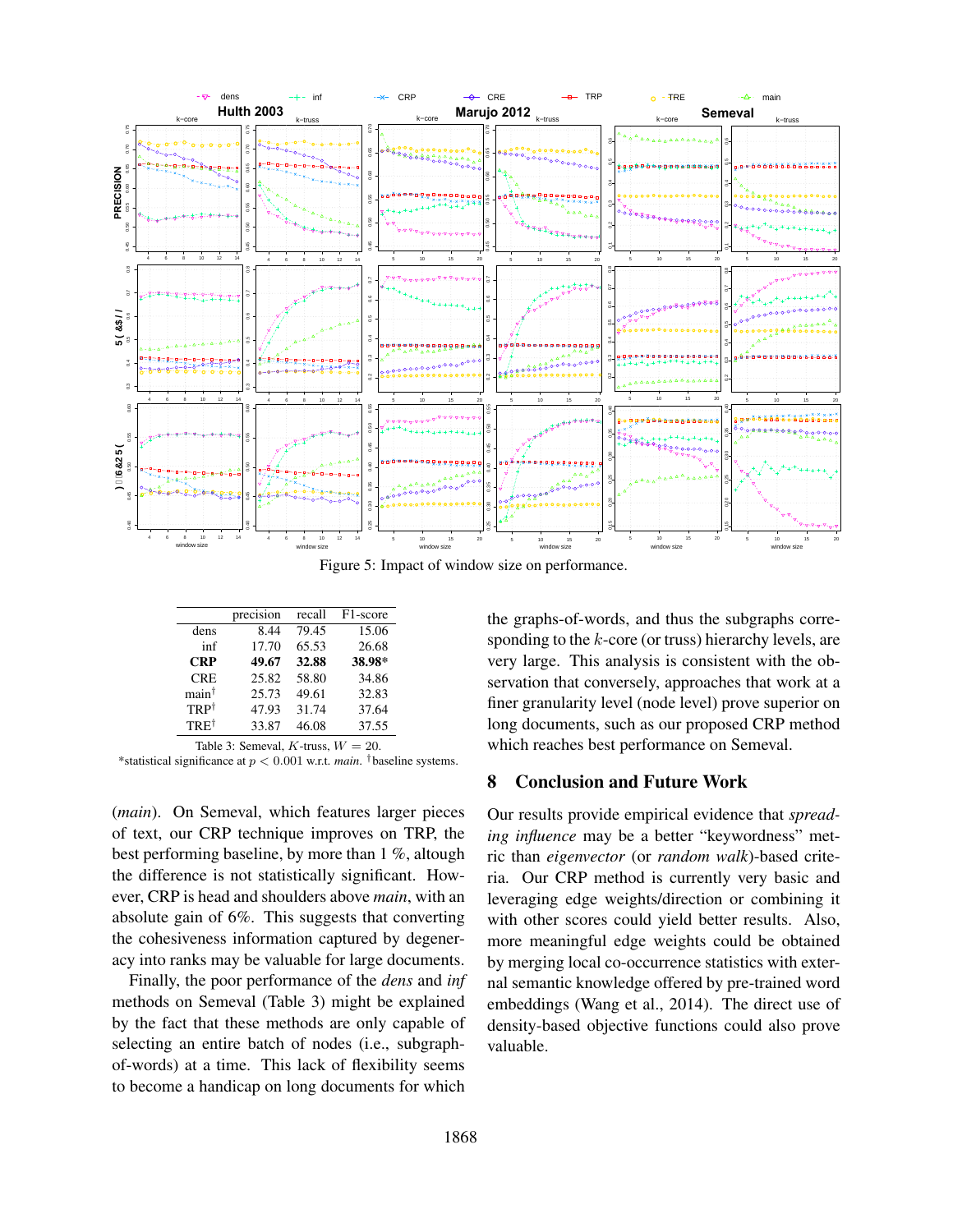### References

- Joonhyun Bae and Sangwook Kim. 2014. Identifying and ranking influential spreaders in complex networks by neighborhood coreness. *Physica A: Statistical Mechanics and its Applications*, 395:549–559.
- Vladimir Batagelj and Matjaž Zaveršnik. 2002. Generalized cores. *arXiv preprint cs/0202039*.
- Milan Bouchet-Valat, 2014. *SnowballC: Snowball stemmers based on the C libstemmer UTF-8 library*. R package version 0.5.1.
- Asli Celikyilmaz and Dilek Hakkani-Tür. 2011. Discovery of topically coherent sentences for extractive summarization. In *Proceedings of the 49th Annual Meeting of the Association for Computational Linguistics: Human Language Technologies-Volume 1*, pages 491– 499. Association for Computational Linguistics.
- Yun-Nung Chen, Yu Huang, Hung-Yi Lee, and Lin-Shan Lee. 2012. Unsupervised two-stage keyword extraction from spoken documents by topic coherence and support vector machine. In *2012 IEEE International Conference on Acoustics, Speech and Signal Processing (ICASSP)*, pages 5041–5044. IEEE.
- Janara Christensen, Stephen Soderland Mausam, Stephen Soderland, and Oren Etzioni. 2013. Towards coherent multi-document summarization. In *HLT-NAACL*, pages 1163–1173. Citeseer.
- Jonathan Cohen. 2008. Trusses: Cohesive subgraphs for social network analysis. *National Security Agency Technical Report*, page 16.
- Gabor Csardi and Tamas Nepusz. 2006. The igraph software package for complex network research. *Inter-Journal*, Complex Systems:1695.
- Vince Grolmusz. 2015. A note on the pagerank of undirected graphs. *Information Processing Letters*, 115(6):633–634.
- Zellig S Harris. 1954. Distributional structure. *Word*, 10(2-3):146–162.
- Kurt Hornik, 2015. *openNLP: Apache OpenNLP Tools Interface*. R package version 0.2-5.
- Anette Hulth. 2003. Improved automatic keyword extraction given more linguistic knowledge. In *Proceedings of the 2003 Conference on Empirical Methods in Natural Language Processing (EMNLP)*, pages 216– 223. Association for Computational Linguistics.
- Su Nam Kim, Olena Medelyan, Min-Yen Kan, and Timothy Baldwin. 2010. Semeval-2010 task 5: Automatic keyphrase extraction from scientific articles. In *Proceedings of the 5th International Workshop on Semantic Evaluation*, pages 21–26. Association for Computational Linguistics.
- Maksim Kitsak, Lazaros K Gallos, Shlomo Havlin, Fredrik Liljeros, Lev Muchnik, H Eugene Stanley, and

Hernán A Makse. 2010. Identification of influential spreaders in complex networks. *Nature Physics*, 6(11):888–893.

- Fragkiskos D Malliaros and Konstantinos Skianis. 2015. Graph-based term weighting for text categorization. In *Proceedings of the 2015 IEEE/ACM International Conference on Advances in Social Networks Analysis and Mining*, pages 1473–1479. ACM.
- Fragkiskos D. Malliaros, Apostolos N. Papadopoulos, and Michalis Vazirgiannis. 2016a. Core decomposition in graphs: concepts, algorithms and applications. In *Proceedings of the 19th International Conference on Extending Database Technology, EDBT*, pages 720–721.
- Fragkiskos D Malliaros, Maria-Evgenia G Rossi, and Michalis Vazirgiannis. 2016b. Locating influential nodes in complex networks. *Scientific Reports*, 6:19307.
- Luis Marujo, Anatole Gershman, Jaime Carbonell, Robert Frederking, and Jo ao P. Neto. 2012. Supervised topical key phrase extraction of news stories using crowdsourcing, light filtering and co-reference normalization. In *Proceedings of LREC 2012*. ELRA.
- Polykarpos Meladianos, Giannis Nikolentzos, François Rousseau, Yannis Stavrakas, and Michalis Vazirgiannis. 2015. Degeneracy-based real-time sub-event detection in twitter stream. In *Ninth International AAAI Conference on Web and Social Media (ICWSM)*.
- Rada Mihalcea and Paul Tarau. 2004. TextRank: bringing order into texts. In *Proceedings of the 2004 Conference on Empirical Methods in Natural Language Processing (EMNLP)*. Association for Computational Linguistics.
- R Core Team, 2015. *R: A Language and Environment for Statistical Computing*. R Foundation for Statistical Computing, Vienna, Austria.
- François Rousseau and Michalis Vazirgiannis. 2013. Graph-of-word and tw-idf: new approach to ad hoc ir. In *Proceedings of the 22nd ACM international conference on Conference on Information & Knowledge Management (CIKM)*, pages 59–68. ACM.
- François Rousseau and Michalis Vazirgiannis. 2015. Main core retention on graph-of-words for singledocument keyword extraction. In *Advances in Information Retrieval*, pages 382–393. Springer.
- François Rousseau, Emmanouil Kiagias, and Michalis Vazirgiannis. 2015. Text categorization as a graph classification problem. In *ACL*, volume 15, page 107.
- Stephen B Seidman. 1983. Network structure and minimum degree. *Social networks*, 5(3):269–287.
- Jia Wang and James Cheng. 2012. Truss decomposition in massive networks. *Proceedings of the VLDB Endowment*, 5(9):812–823.